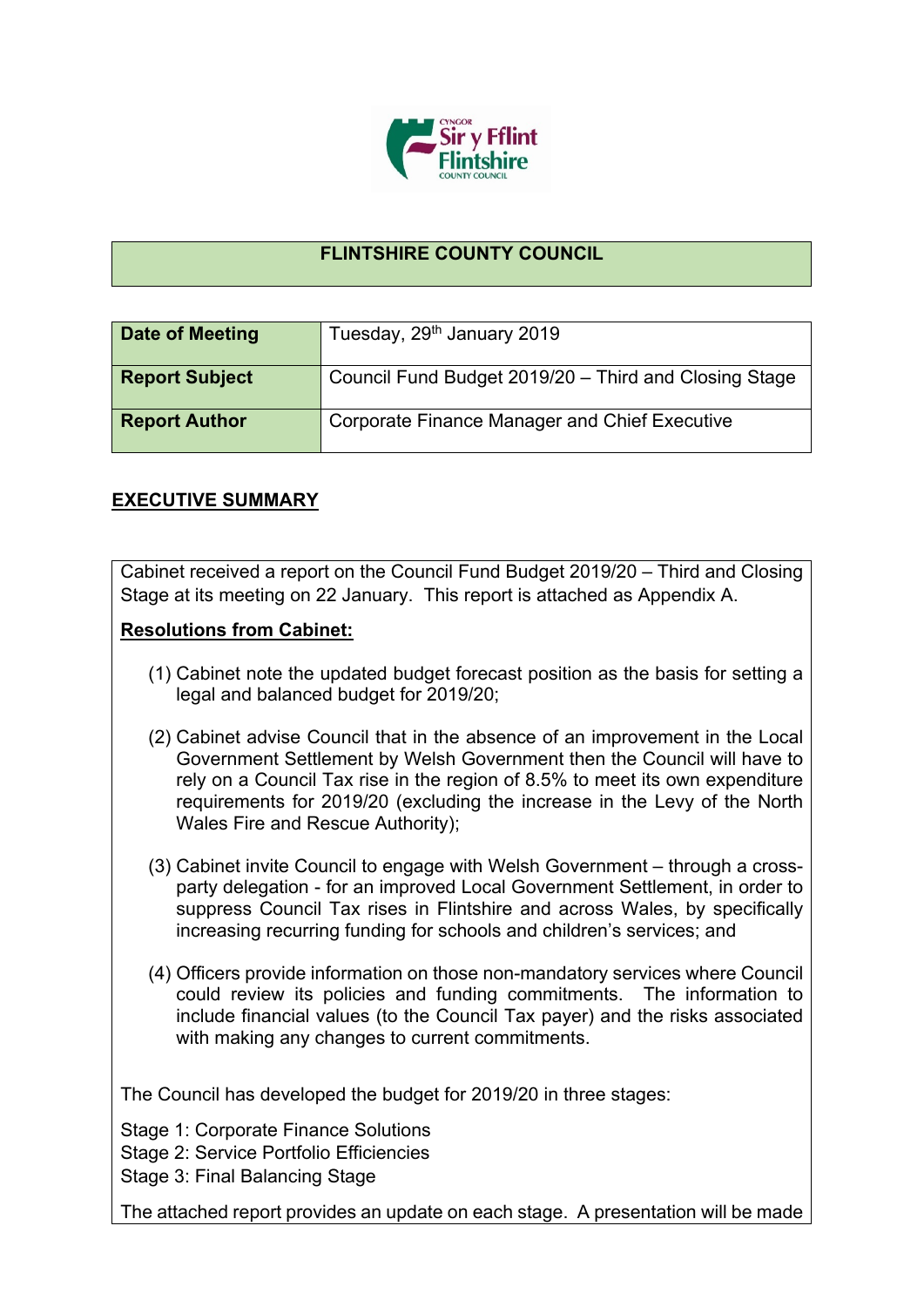at the Council meeting.

**Stage Three:** this is the closing stage and the Council will need to set a balanced budget to meet its legal duty. It is the collective responsibility of the whole Council to set the budget on the advice of Cabinet. The options remaining to achieve a legal balanced budget are set out in the Cabinet report for consideration. The scope for further service reductions for this financial year has been exhausted. The portfolio resilience statements which demonstrate the risks to service capacity and performance of any other budget reductions have been accepted by the Overview and Scrutiny Committees and Cabinet. The position of the specific requests made to Welsh Government for financial assistance is also set out within the report. Beyond a financial intervention by Welsh Government the only remaining options to balance the budget are Council Tax Income and Reserves and Balances. The scope for the latter is limited.

| <b>RECOMMENDATIONS</b>                                                                                                        |
|-------------------------------------------------------------------------------------------------------------------------------|
| That the Council receives and considers the recommendations of Cabinet<br>$\frac{1}{2}$ for balancing the budget for 2019/20. |

## **REPORT DETAILS**

| 1.00 | <b>BALANCING THE BUDGET FOR 2019/20</b>                                                                                                                                                                                                                                                                                                                                                                                                                                                                                                                                                            |
|------|----------------------------------------------------------------------------------------------------------------------------------------------------------------------------------------------------------------------------------------------------------------------------------------------------------------------------------------------------------------------------------------------------------------------------------------------------------------------------------------------------------------------------------------------------------------------------------------------------|
| 1.01 | The Council has developed the budget for 2019/20 in three stages:                                                                                                                                                                                                                                                                                                                                                                                                                                                                                                                                  |
| 1.02 | Stage One: Corporate Finance Solutions were reviewed by Overview and<br>Scrutiny Committees throughout October and November and approved by<br>Council on 20 November.                                                                                                                                                                                                                                                                                                                                                                                                                             |
| 1.03 | <b>Stage Two: Service Portfolio efficiencies were considered at the Corporate</b><br>Resources Overview and Scrutiny Committee throughout October and<br>November and approved by Council on 20 <sup>th</sup> November.                                                                                                                                                                                                                                                                                                                                                                            |
| 1.04 | Stage Three: this is the closing stage and the Council will need to set a<br>balanced budget to meets its legal duty. It is the collective responsibility of<br>the whole Council to set the budget on the advice of Cabinet. The options<br>remaining to achieve a legal balanced budget are set out in this report for<br>consideration. There is no scope for further reductions of scale. Beyond a<br>financial intervention by Welsh Government the only remaining options to<br>balance the budget are Council Tax Income and Reserves and Balances.<br>The scope for the latter is limited. |
| 1.05 | Cabinet received a report on the 22 January 2019 (attached) which details<br>the remaining options to balance the budget for 2019/20 to meet the<br>Council's statutory duty. The Cabinet resolutions are set out in the Executive<br>Summary and a presentation on the budget will also be made to Council.                                                                                                                                                                                                                                                                                       |